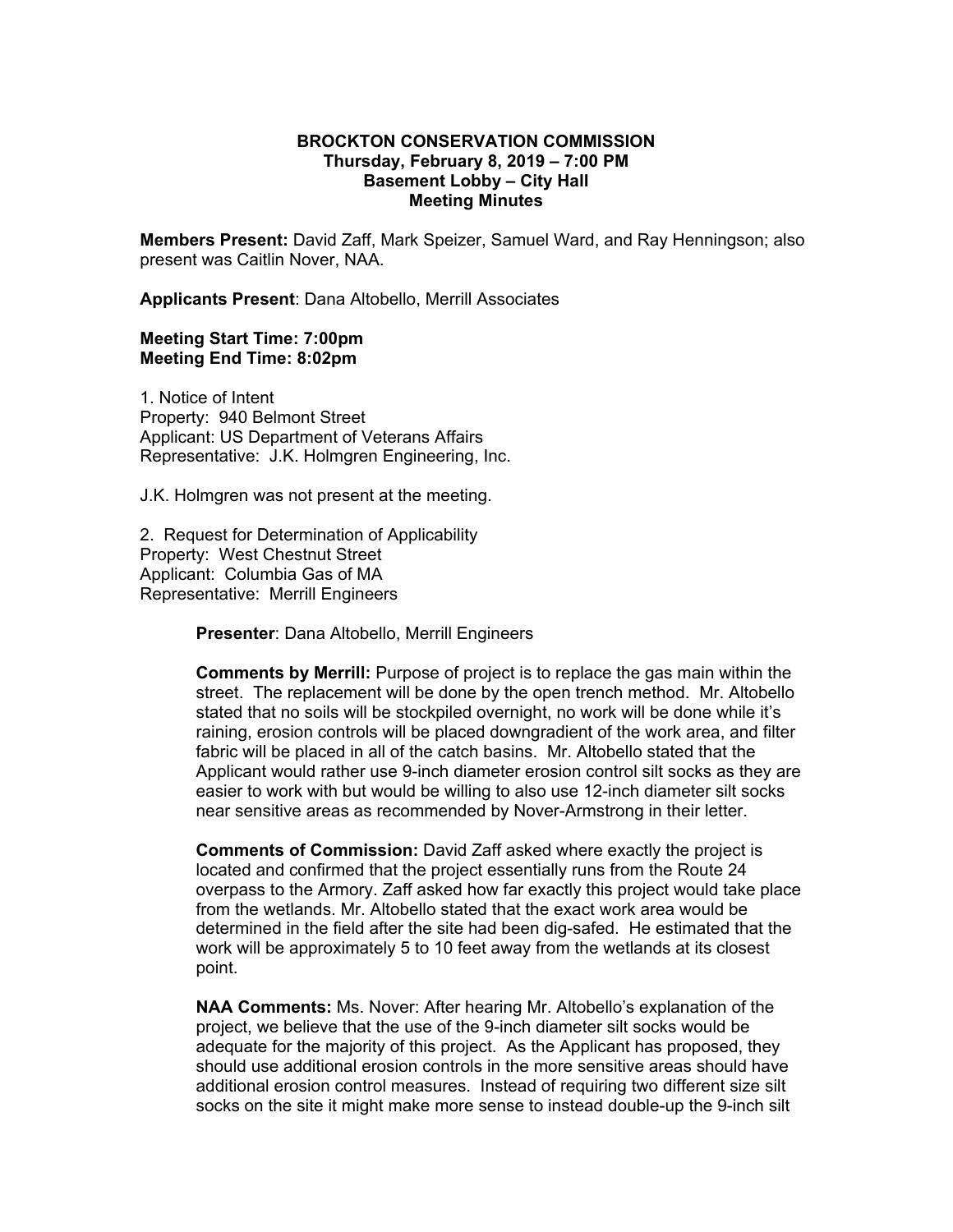sock in sensitive areas and areas where work will be taking place close to wetlands. Mr. Altobello agreed that this would be a good compromise and stated that the Applicant would be ok with adding that as a condition.

Ms. Nover stated that a Negative 5 Determination of Applicability (DOA) would be appropriate as the described work is jurisdictional under the WPA, however is an exempt activity. Ms. Nover also recommended issuing a Positive 2b DOA stating that the Bordering Vegetated Wetland line is not confirmed by the decision since Nover-Armstrong did not confirm the flagging in the field.

**Decision**: Motion to issue a Positive 2b and Negative 5 Determination of Applicability with the above-mentioned condition. **Motion**: Speizer **Second**: Zaff **In Favor**: 4 **Oppose:** 0

## **Other Business/On-going Projects/Minutes/Discussion/Up-Dates**

1. 1288 Pleasant Street, Lot 3 Enforcement Order

**Comments of Commission:** David Zaff stated that Nover-Armstrong should reach out to the site LSP as there have been no developments on this EO and it appears that the erosion controls on the site still have not been fixed. Ms. Nover confirmed that she did not believe that the silt sock barrier had been fixed and that sedimentation is a concern. Zaff stated that the Commission should consider getting the City Solicitor's office involved in the issue since all previous attempts to fix the issue have not been addressed and that the last Non-Compliance letter to the owner was ignored.

Mr. Henningson agreed that this issue needs to be handled and expressed concern that the owner seems to be continuing work in other parts of the City while ignoring the Enforcement Orders on this property.

**Comments of the Public:** Anne Beauregard, Ward 5 Councilor stated that she is concerned about the contamination of the environment from this site. Ms. Beauregard also stated she is concerned that the site owner does not appear to be doing anything about the problem.

2. Potential Enforcement Order Property: 113 Southland Terrace Property Owner: Patrick Honeywell

**Comments of the Owner**: Mr. Honeywell stated that he received a letter from the Commission requiring him to come to the meeting. Honeywell stated that a large pine fell from his backyard onto the abutting Kmart parking lot during a storm back in September which broke three sections of fence. Kmart then hired a landscaping company to remove the tree and other debris from the parking lot. Honeywell provided photographs depicting this activity.